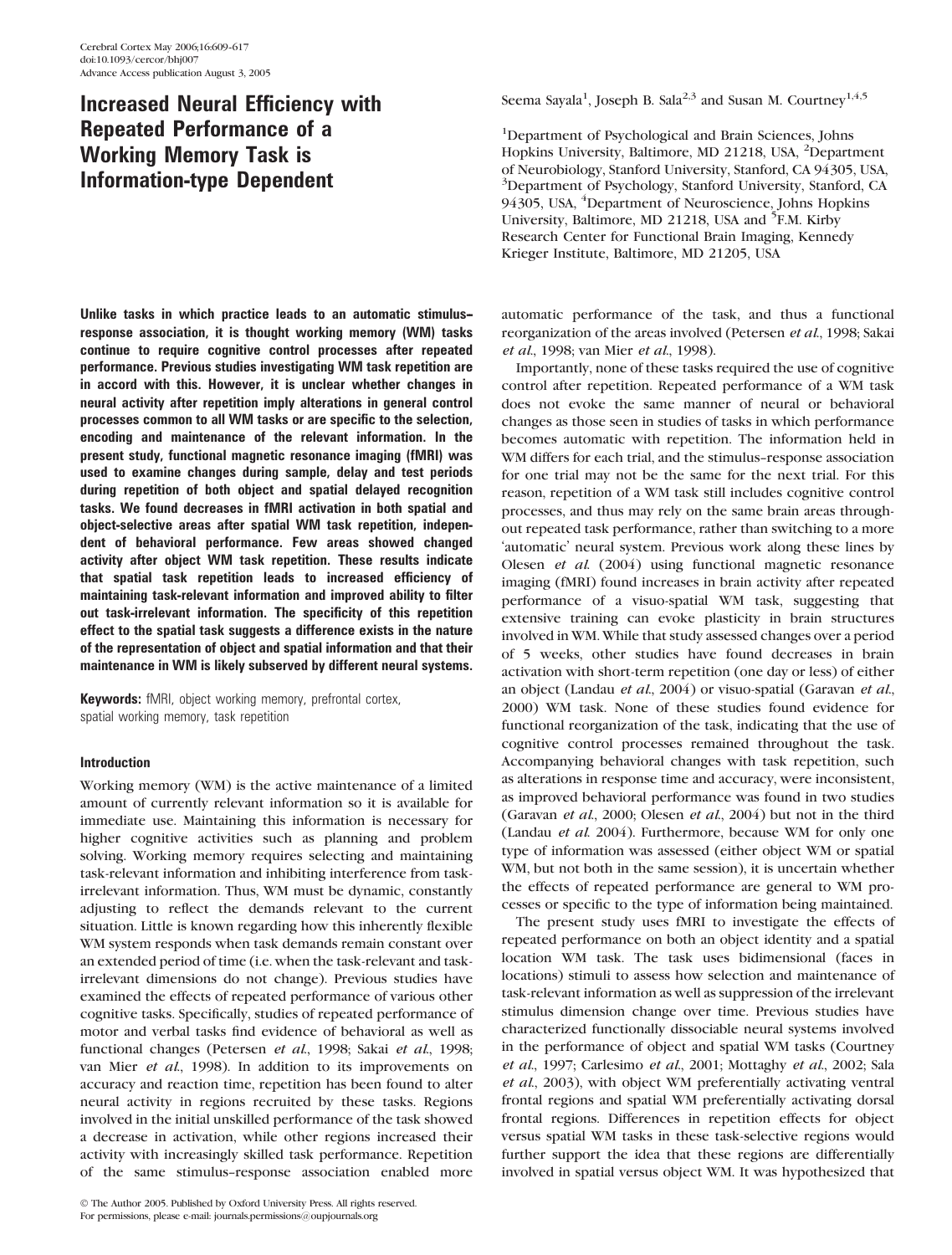changes in the pattern of brain activity with repeated performance would occur within these same neural systems, rather than result in recruitment of different neural systems. This prediction was based on the idea that, unlike repetition of some other cognitive tasks, repeated performance of a WM task is not expected to become automatic. The present study also tested for changes in behavioral performance after task repetition, and whether those changes might be correlated with activation.

#### Materials and Methods

#### Subjects

The 10 participants (four females), aged 20-34 years, were non-smokers in good health with no history of head injury, neurological or mental disorders, drug or alcohol abuse, and were not currently using medications that significantly affected central nervous system or cardiovascular function. The experimental protocol was approved by the Institutional Review Boards of the Johns Hopkins University and the Johns Hopkins Medical Institutions. Participants gave written informed consent and were compensated monetarily. All participants were given written and verbal instructions and completed a 30 min practice version of the task using the same stimuli, at least 24 h before the scanning session to minimize initial learning, strategy changes and priming effects in the scanner.

#### Stimuli

Stimuli consisted of 12 male and 12 female faces from a fixed set of 24 obtained from a high school yearbook and cropped to remove hair and clothing. All face stimuli were oriented in a similar position (roughly three-quarter profile, facing left), and displayed a neutral emotional expression. Stimuli, measuring  $\sim$ 3.4 $\degree$  of visual angle, were presented in a fixed set of 24 possible locations, arranged in an irregular grid with the greatest distance from fixation  $\sim 18.2^\circ$  horizontally and  $12.4^\circ$  vertically. Control stimuli consisted of phase-scrambled images of the faces so that the luminance, contrast and frequency content of the visual images were constant. Stimuli were presented and behavioral data were collected on a Power Macintosh G4 desktop computer running Super-Lab Pro software. An LCD projector located outside of the scanning room back-projected the stimuli onto a screen located inside the bore of the scanner. Subjects viewed the stimuli via a mirror mounted to the top of the head coil. Responses were made with left or right thumb presses of handheld button boxes that were connected via fiber optic cable to a Cedrus RB-610 Response Box.

#### Tasks

Each run contained WM trials of a single type, either object or spatial WM but not both within a single run. There were two conditions, performed in separate scanning sessions, each consisting of a different sequence of runs and classified according to which WM task was being repeated: (i) 'object repetition' and (ii) 'spatial repetition'. The 'object repetition' condition consisted of a spatial run followed by five object runs, two additional spatial runs and a final object run. The 'spatial repetition' condition consisted of the same sequence, but with the trial types for each run reversed. Thus, object trials in the sequence used in the previous scanning session were replaced with spatial trials, and vice versa (Fig. 1B).

In this sequence of runs only one of the tasks has an extended period of repetition within a single scanning session. However, both tasks were performed within each scan session to enable identification of brain regions that were preferentially activated by spatial versus object WM. The initial run in which participants performed the task that would not be repeated ensured that the beginning of the repetition period was not confounded by possible effects of adjusting to the conditions of the scanner itself. In addition, this initial run ensured that at the beginning of the repetition period participants had to switch the relevant and irrelevant information domains. During the 'repetition' period, what was repeated were the instructions regarding the relevant domain. The last three runs were included in order to evaluate whether any repetition effects in activation and/or performance remained after performing the other task for a short period of time and then switching



**Figure 1.** Schematic of task. (A) Sequence of events for each trial. (B) Sequence of type of trials for each run across the experimental session for the spatial repetition and the object repetition conditions.

back to the previously repeated task. Participants performed the object and spatial repetition conditions during two scanning sessions (each session separated by at least 1 week). The order of the conditions was counterbalanced across participants.

A delayed recognition paradigm was used for both spatial and object WM tasks (Fig. 1A). In object WM trials, participants were instructed to remember only the identity of the faces and ignore the location, and to respond as to whether the test face was the same as (match) or different from (non-match) any of the three sample faces. In the spatial WM trials, participants were instructed to remember only the locations of the faces and ignore identity, and to indicate whether the location of the test face was the same as (match) or different from (non-match) any of the three sample locations. In both object and spatial trials, a match corresponded to a left button press, while a non-match corresponded to a right button press. In control trials, participants were instructed to press both buttons during the test stimulus, which acted as a sensorimotor control. Each individual trial consisted of (i) one of three instruction cues -'NOTHING', 'IDENTITY' or 'LOCATION' — for the control, object and spatial WM trials, respectively, lasting 3 s; (ii) an instruction delay of 3 s consisting of a blank screen with a fixation cross in the center; (iii) the presentation of three sample face stimuli for 1 s each; (iv) a WM delay with equal numbers of 6, 7.5, or 9 s delays pseudorandomly intermixed consisting of a blank screen with a fixation cross in the center; (v) the presentation of a test stimulus for 3 s; and (vi) an intertrial interval (ITI), equally likely to be either 1.5, 3, or 4.5 s long, consisting of a blank screen with a fixation cross at the center. Within each run, WM tasks were grouped into two blocks of four object or spatial trials each. Each block began and ended with two control task trials. Thus within each run, there were eight memory trials and eight control trials. Each run began and ended with a 12 s fixation cross at the center of the screen.

Subjects were instructed to fixate on the cross in the center of the screen any time it was present (during ITIs and memory delays). Half of the trials were non-matches and half were matches. In the object trials, half of the time the test face could appear in one of the three sample locations, and similarly for the location trials, half of the time the test location would be occupied by one of the three sample faces. Thus, in one-quarter of the trials the test face would appear in the same location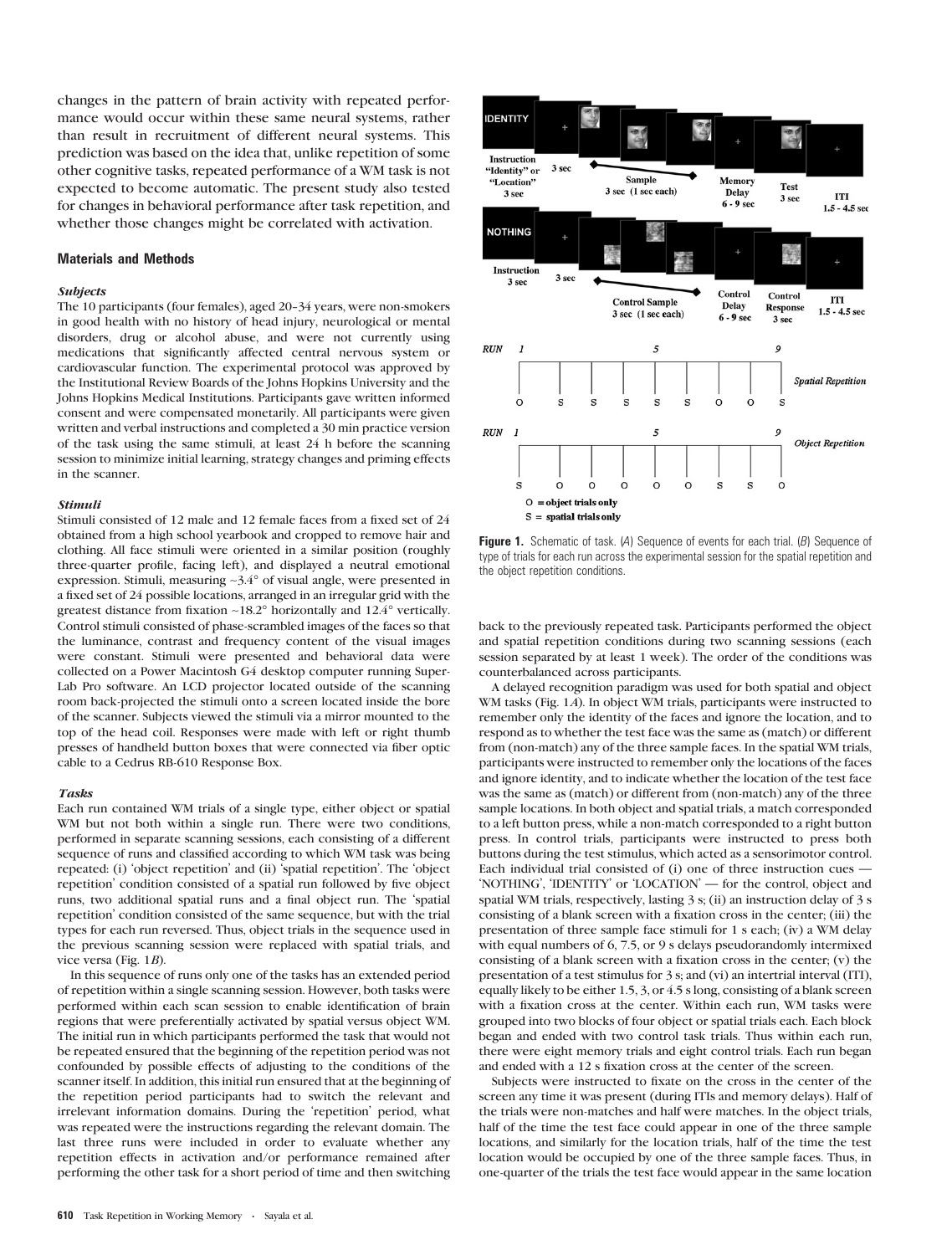as where that face had appeared at sample. Participants were instructed to base their match/nonmatch decision only on the cued relevant information dimension.

In order to increase statistical power to observe possible changes in performance that might not have been evident in the group of 10 fMRI participants, additional behavioral data were collected on a separate group of 20 participants (aged 18-29 years). Outside of the scanner, 10 of these participants performed 16 object trials (equivalent to two fMRI runs) followed by 96 spatial trials (twice as many during the fMRI repetition period). The other 10 participants performed 16 spatial trials and then 96 object trials.

#### Imaging Protocol

All scans were performed at the F.M. Kirby Research Center for Functional Brain Imaging on a 3 T Philips Gyroscan. Structural scans were taken after acquisition of functional data, and consisted of a T1 weighted MP-RAGE anatomical sequence (200 coronal slices, 1 mm thickness,  $T_r = 8.1$  ms,  $T_E = 3.7$  ms, flip angle =  $8^\circ$ , 256  $\times$  256 matrix, FOV = 256 mm). The functional T2*\**-weighted MR scans were interleaved gradient echo, echo planar images (27 axial slices, 3 mm thickness, 1 mm gap,  $T_R = 1500$  ms,  $T_E = 30$  ms, flip angle = 65°, 80  $\times$  80 matrix, FOV = 240 mm). All functional scans were acquired in the axial plane and aligned parallel to the line from the anterior commissure to the posterior commissure.

#### fMRI Analysis

#### Identifying Regions of Activation

Functional MRI data were phase-shifted using Fourier transformation to correct for slice acquisition time, and motion-corrected using 3D volume registration (Cox, 1996). Multiple regression analysis was performed on the time series data at each voxel using Analysis of Functional NeuroImages (AFNI) software (Cox, 1996; B.D. Ward, [http://afni.nimh.nih.gov/afni/doc/manual/\).](http://afni.nimh.nih.gov/afni/doc/manual/) Regressors of no interest included six regressors derived from the movement parameters and one for linear drift. The WM and control tasks were broken down into four cognitive components: instructional cue, sample stimuli presentation, delay period and test stimulus presentation. Two sets of regressors were used. For both sets of regressors, the runs were concatenated so that a single reference baseline was used across all runs. The first set consisted of vectors representing the time series of each component for each task, across all runs, convolved with a gamma function model of the hemodynamic response. The second set consisted of vectors representing the time series for each component of each task, separate for each run, convolved with a gamma function model of the hemodynamic response. The second set of regressors totaled 72 (four task components per two tasks yielding eight regressors per run, with a total of nine runs). Scalar beta weights for each of these regressors were converted into percent signal change from the average baseline coefficient (comprised of unmodeled timepoints, i.e. ITI, across all runs combined) for each of the runs. Individual subject maps were transformed into the Talairach coordinate system, resampled to  $2 \text{ mm}^3$ , and spatially smoothed with a Gaussian kernel (6 mm full-width half-maximum).

Before assessing changes in activation with repetition, functionally defined regions of interest were identified, using the first set of regressors, within which we assessed changes in activation across runs related to task repetition, using the second set of regressors. Four sets of regions were identified: (i) areas showing more activation during both WM tasks combined relative to the control task; (ii) areas showing more activation during the control task relative to both WM tasks combined; (iii) areas showing more activation during the spatial than the object WM task; and (iv) areas showing more activation during the object than the spatial WM task. Activated regions within parietal cortex were quite large and appeared to contain two distinct foci, one more anterior than the other. Because of the possibility that this cluster of voxels encompassed two distinct functional regions that might respond differently to task repetition, we separated them at the point of narrowest connectivity, yielding an anterior and posterior parietal region on both right and left sides. See Figure 2.

Furthermore, to assess any changes in the regions activated as a result of task repetition, we contrasted activation from the beginning of the repetition period to the end of the repetition period for both the spatial repetition and the object repetition conditions.

For all comparisons, individual voxel significance was held to  $P \le 0.01$ (t-threshold of 2.85) and corrected for multiple comparisons via spatial extent of activation, holding each cluster of voxels to an experimentwise  $P \leq 0.05$ . Based upon a Monte Carlo simulation run via AFNI on the union of all subjects' brain volumes (as classified using the EPI signal intensity threshold), it was estimated that a 1013 *l*l contiguous volume (72 voxels, each measuring  $1.875 \times 1.875 \times 4$  mm) would meet the  $P \leq 0.05$  threshold.

#### Assessing Changes in Activation across Runs

From the analysis with the set of regressors defined separately for each run, beta weight coefficients for each defined region of interest, averaged across all voxels within a region for each WM and control delay (and sample and test period) for each run, were extracted. This allowed subsequent analysis of each region's change in activation across runs (compared with the baseline coefficient estimated across the entire session). Because a single baseline was used across all runs, changes in WM activation were independent of any changes in baseline activation across runs. We tested for main effects of repetition across runs and an interaction between repetition and task condition using an ANOVA. The percent signal change values during the repetition period (runs 2-6) were averaged across runs 2 and 3 and compared with the average percent signal change across runs 5 and 6, to assess the effects of task repetition. The difference in activation from runs 2 and 3 to runs 5 and 6 within a condition is referred to as a 'repetition effect'. Furthermore, to measure the effects of repetition within each task condition, paired *t*-tests were computed for the average of runs 2 and 3 compared with the average of runs 5 and 6. We also assessed any further effects of repetition by comparing activation during the last run of the task repetition period to activity after switching to the non-repeated task (run 6 versus run 7). Additionally, we compared activity during the last run of the repetition period to activation after switching back to the repeated task in the final run (run 6 versus run 9).

#### Correlating Activation with Behavioral Performance

We assessed whether overall behavioral performance on each WM task was correlated with fMRI activity for each of the regions obtained. Participants were classified according to whether their behavioral performance (combined accuracy and reaction time score) was above or below the median performance score and the subsequent correlation with fMRI activity was measured. Furthermore, we tested whether, within each participant, any changes in fMRI activity were significantly correlated with changes in behavioral performance across runs by measuring the correlation between the difference in activity and the corresponding difference in behavioral performance for that participant with regard to the beginning of the repetition period (runs 2 and 3) and the end of the repetition period (runs 5 and 6).

### **Results**

### Behavioral Results

All subjects performed at no worse than 33% incorrect. The average error rates for the object repetition condition and spatial repetition condition (across nine runs including both object and spatial tasks) were nearly identical at 18.33 ± 3.14% (mean ± SEM) and 18.33 ± 3.04%, respectively. Average reaction times for the object repetition condition and spatial repetition condition were  $1327 \pm 74.1$  and  $1381 \pm 85$  ms. No significant differences in reaction times  $[t(9) = 0.62, P > 0.1]$  or errors  $[t(9) = 0.86, P > 0.1]$  were found between the two repetition conditions. Similarly, average reaction times for the object and spatial WM tasks (including only runs of the same information type across both repetition conditions) were  $1357 \pm 140.5$  and 1335.3 ± 165.4 ms, respectively. Error rates for the object and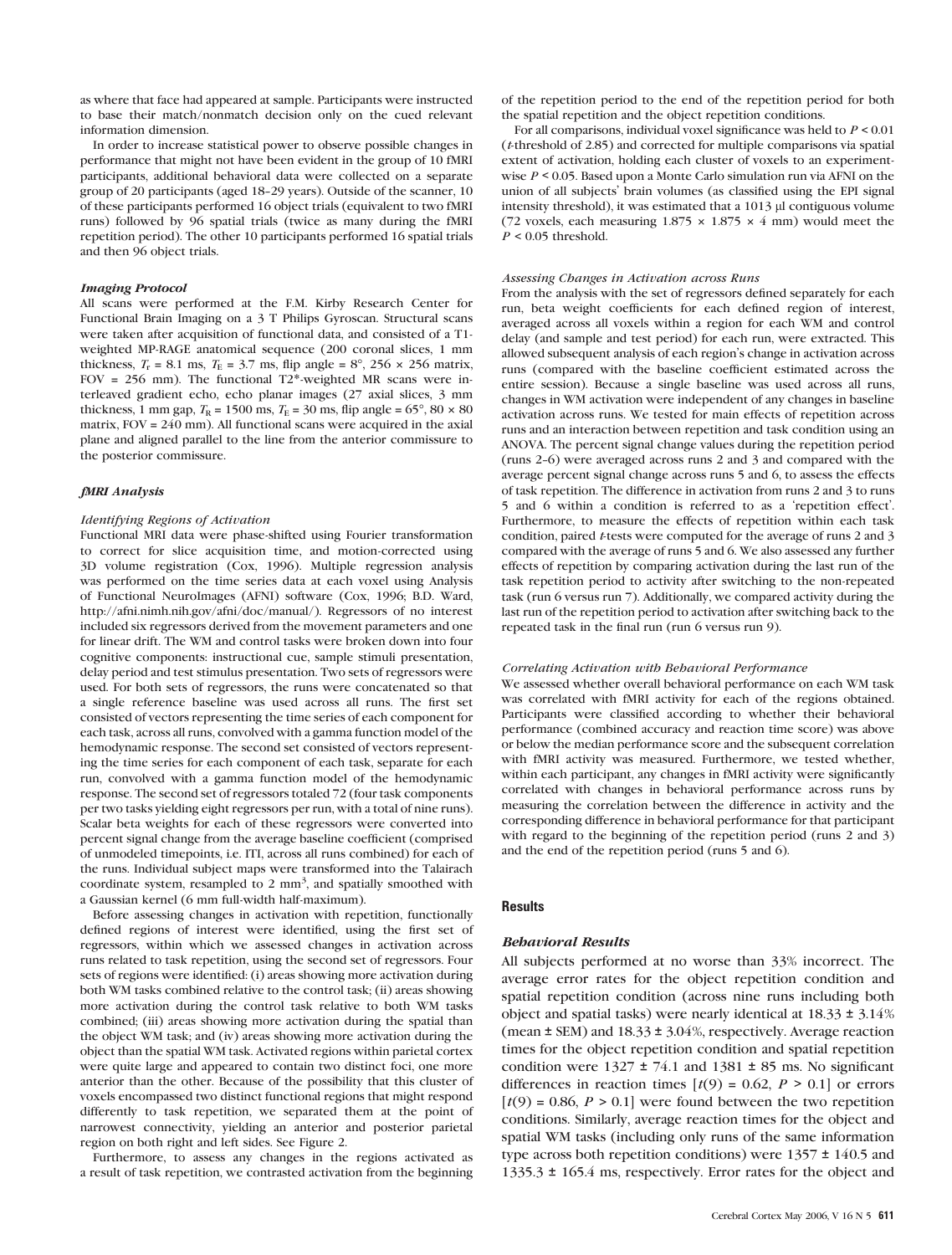

Figure 2. Random-effects activation maps during the sample, delay and test period during both working memory tasks (compared with the control task) overlaid on an averaged Talairach normalized anatomical image.

spatial tasks were  $15.8 \pm 3.59$  and  $20.7 \pm 3.17$ %. No significant differences in reaction time or error rate were found between the two task types  $[t(9) = 0.42, 0.17$  respectively,  $P > 0.1$ . No significant gender- or age-related differences in performance were found.

There were no significant changes in performance between the first two runs and the last two runs of the repetition period during fMRI scanning. There were also no significant changes from the beginning to the end of the repetition period in the additional behavioral data collected outside the scanner, despite having twice as many trials as during the fMRI scanning.

#### fMRI Results

#### Regions of Activation

The regions of activation identified by comparing either both WM tasks to control or the spatial and object WM tasks to each other, are shown in Figures 2 and 3 and listed in Supplementary Tables 1-5. Regions of activation were slightly different for the sample, delay and test periods of the tasks. The regions of activation are similar to those identified by previous neuroimaging studies of spatial and object WM. Activation changes across runs within the repetition period (runs 2-6) were analyzed within each of these regions of activation.

A voxelwise random effects analysis was performed to test whether any regions showed greater activation at the end of the repetition period as compared with the beginning. No such activations were found, indicating that the regions utilized during the WM tasks did not change as a function of repetition. That is, there were no brain regions active after the task repetition period that were not also active at the beginning.

# Repetition Effects within Object and Spatial WM Relative to Control Regions

Sample and Delay Periods. Many of the regions showing greater activity for both WM tasks relative to the control task also showed a main effect of repetition, decreasing in activity from runs 2 and 3 to runs 5 and 6. Almost all of these regions also showed an effect of repetition for the spatial repetition condition alone. Some of these regions also showed a repetition  $x$ condition interaction, having a greater decrease for the spatial repetition condition than in the object repetition condition. Only one region (right precentral sulcus/inferior frontal gyrus (IFG)) during the sample period and a different region (right insula) during the delay (Fig. 4) showed a significant repetition effect for the object WM task when that condition was analyzed separately (Supplementary Tables 1 and 2). These results suggest that, even in those areas that did not show a significant repetition by condition interaction, the main effect of repetition was likely driven primarily by the spatial WM task. Activation changes across runs during the delay period are plotted in Figure 4 for the right posterior parietal and superior frontal suclus, presupplementary motor area/anterior cingulate cortex (preSMA/ACC) and right insula. Areas with greater activation for the control task than the WM tasks showed similar results. Two regions, covering much of lateral and superior temporal cortex during the sample period and one region, including the posterior cingulate and precuneus, during the delay showed significant repetitionrelated decreases in activation for the spatial WM task only.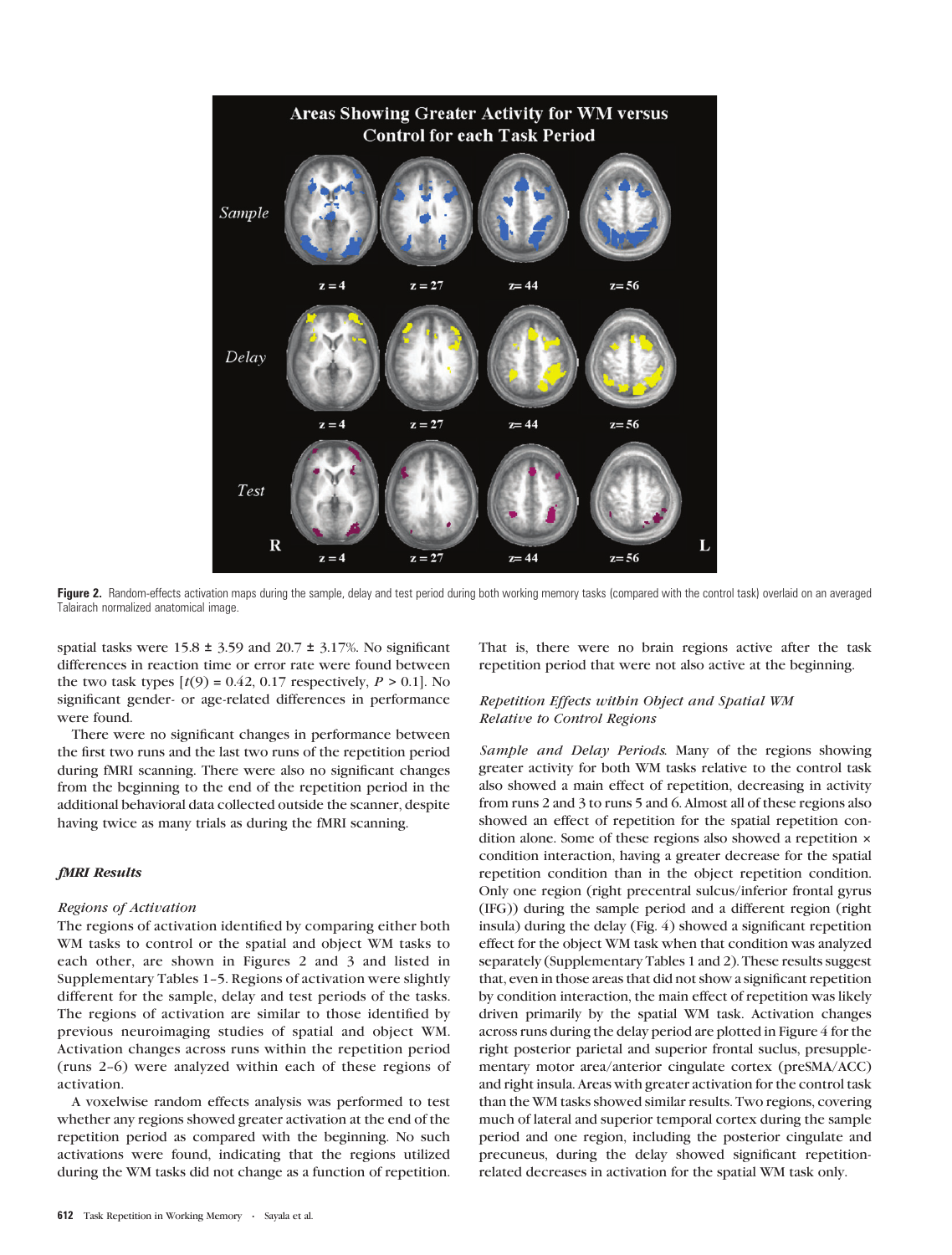

Figure 3. Random-effects activation maps of areas differentially activated during the sample, delay and test periods for object versus spatial working memory tasks overlaid on averaged Talairach normalized anatomical images. Areas showing greater activity for the object working memory task (compared with the spatial working memory task) are depicted in red. Areas showing greater activity for the spatial task (as compared with the object task) are shown in green. No regions showed a difference during the test period for object versus spatial working memory.



Figure 4. Average percent signal change relative to baseline in areas greater during the working memory delay (compared with control) for each run for each condition. Shaded areas indicate where the same type of task (object or spatial) is being performed. Therefore, runs 2-6 and run 9 constitute the same working memory task. The solid line depicts activity for each run during the object repetition condition and the dashed line depicts activity for the spatial repetition condition. (A) Right posterior parietal with a significant main effect of repetition and a significant spatial repetition decrease. (B) Right superior frontal sulcus with a significant main effect of repetition, significant interaction and significant spatial repetition decrease. (C) Pre-SMA/ACC with a significant main effect and significant spatial repetition decrease. (D) Right insula with a significant main effect, significant object repetition decrease and significant spatial repetition decrease.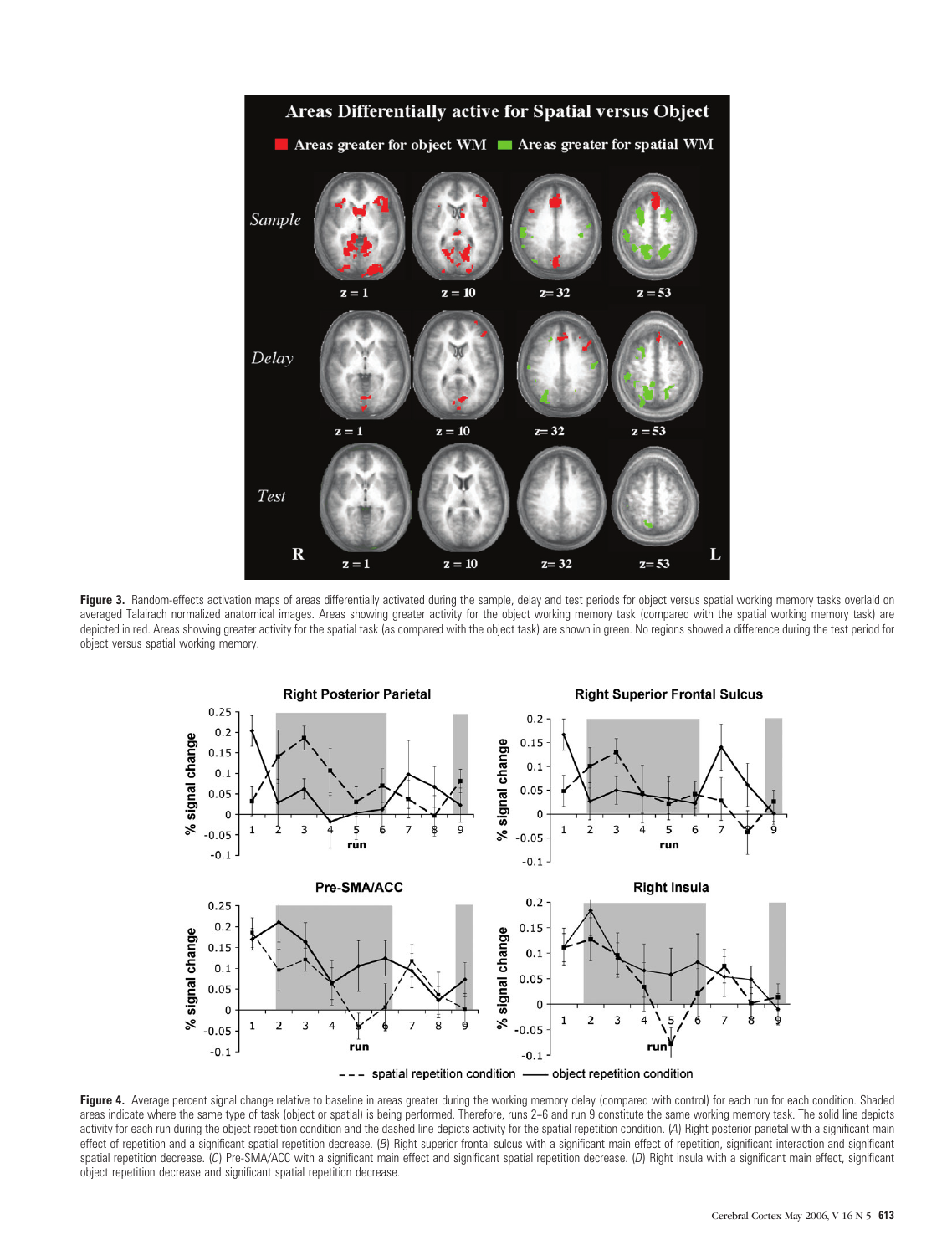Test Period. Unlike during the sample and delay periods, during the test period there was no indication that the repetition effects were primarily during the spatial WM task. The right insula, left insula/IFG and the preSMA regions all showed a main effect of repetition. No regions yielded a significant repetition  $\times$ condition interaction. The right insula showed decreases for both spatial and object repetition conditions. The left middle frontal gyrus (MFG) was the only region showing a decrease for the spatial repetition condition alone, and the preSMA and right inferior parietal lobule (IPL) both showed decreases for the object repetition condition (Supplementary Table 3). No regions identified as having greater activation during control than WM during the test period showed repetition related changes.

# Repetition Effects within Regions More Active for Object WM

Many regions that had greater object than spatial activity also showed a main effect of repetition. The cuneus/lingual gyrus during the sample period and a cuneus/lingual gyrus region (encompassing the one found during the sample period) during the delay period showed a repetition  $\times$  condition interaction, indicating that the repetition effect was larger during spatial than object WM. Other regions showing such an interaction included right insula/IFG, right IFG/MFG and caudate/ACC. Similar to the analysis of the regions showing greater activity for both WM tasks relative to control, almost all of these 'objectselective' regions that showed a main effect of repetition also showed an effect of repetition for the spatial repetition condition alone during sample and delay (Fig. 5). However, none of these regions showed a significant repetition effect when the object repetition condition was analyzed separately (Supplementary Table 4). Contrasting run 6 with run 7 for the spatial repetition condition revealed increases in activation for several regions when switching to the object WM task after repetition of the spatial task (see Figs 4 and 5). Activation changes across runs during the delay period in left IFG/MFG are plotted in Figure 5.

# Repetition Effects within Areas More Active for Spatial WM

Sample and Delay Periods. As in the previous analyses, several regions with greater spatial than object activity showed a main effect of repetition during both sample and delay periods (Supplementary Table 5). The right precuneus during the sample period and the left postcentral sulcus during both sample and delay also showed a repetition  $\times$  condition interaction. The left postcentral sulcus during the sample period was the only region to show an interaction but no main effect of repetition.

Similar to the other within-condition analyses, most spatially selective regions that showed a main effect of repetition also showed an effect of repetition for the spatial repetition condition alone during sample and delay. The left superior parietal lobule (SPL) was the only region to show a significant decrease for the object repetition condition as well as for the spatial repetition condition (Fig. 5). Again, this finding suggests that the significant main effects of repetition were primarily driven by the spatial repetition condition.

Test Period. No significant repetition effects were found in either of the two regions significantly more active during the spatial relative to the object WM test period.

# Activation for Repeated Task after Task Switch

Repetition effects on activation remained after switching to the non-repeated task for two runs and then back to the repeated task for the final run. Specifically, there was no increase in activation from run 6 to run 9 for any region that showed a repetition-related decrease (a decrease from runs 2 and 3 to runs 5 and 6). However, one region (left occipital, WM > control in the sample period) showed an additional decrease in activation in run 9 for the spatial repetition condition. See Figures 4 and 5.

# Correlations between Behavioral Performance and Activation

Reaction time and error rate were analyzed separately, and also assessed in a combined performance score that was independent of any speed--accuracy trade-offs. Within each repetition condition for the repeated task, participants performing better than the median (combined accuracy and RT performance score) had greater activation than those performing below the median. No systematic changes in behavioral performance were found and no correlation between fMRI activity and any of these behavioral measures was found. Although activation decreased during the repetition period, no changes in performance were observed. Thus, within-participant repetition-related changes in activation were largely uncorrelated with changes in behavioral performance.



Figure 5. Average percent signal change relative to baseline during delay period for the object-selective left IFG/MFG and the spatially selective left SPL for each run for each condition. (A) Left IFG/MFG area with a significant main effect of repetition and a significant spatial repetition decrease. (B) Left SPL with a significant main effect, significant object and spatial repetition decrease.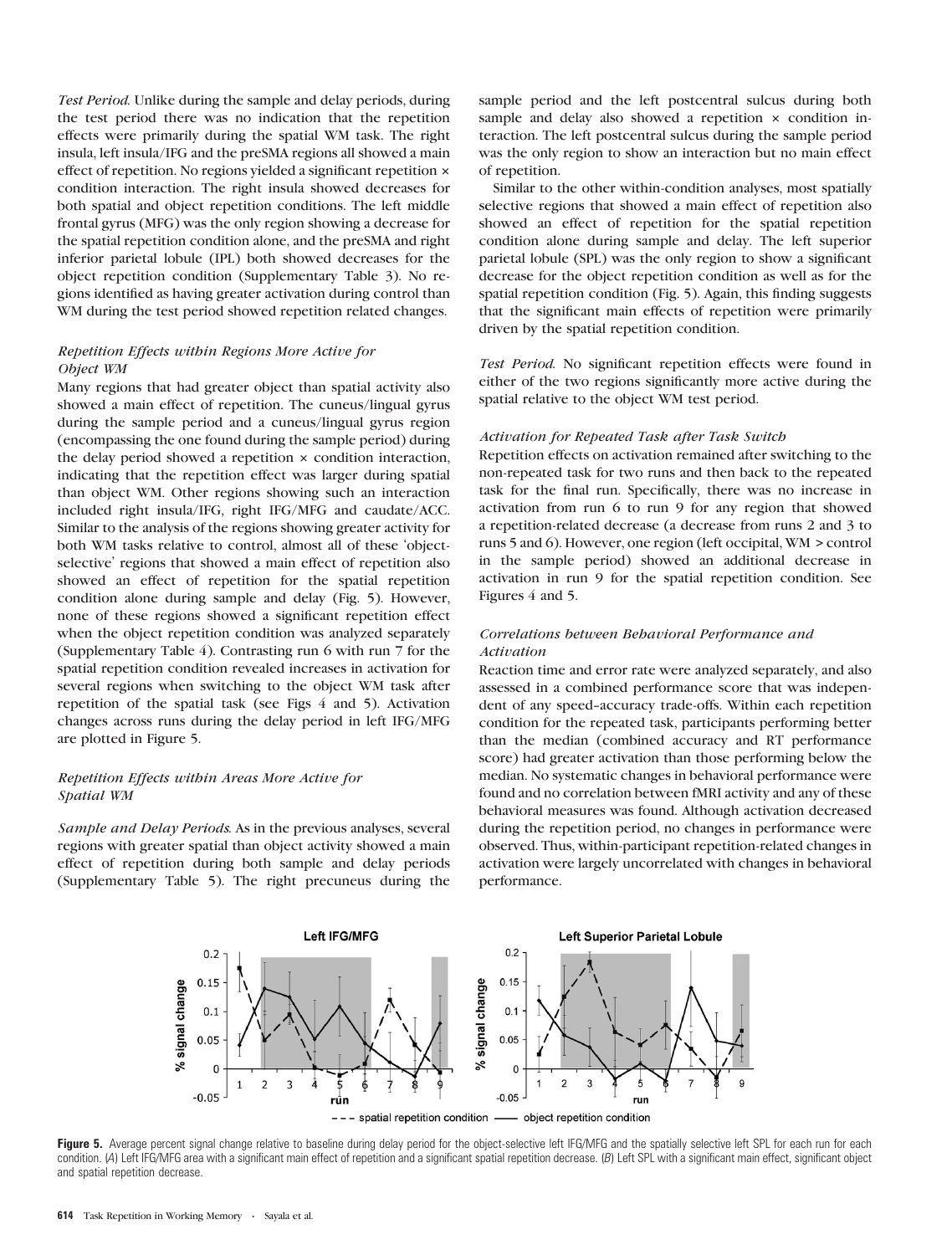For both the fMRI and behavior-only data, trials in which the relevant and irrelevant aspects of the test image either both matched or both mismatched the sample image were compared with those trials in which the relevant and irrelevant features were incongruent regarding a match or mismatch to the sample items. There were no accuracy or reaction time differences between congruent and incongruent trials for either the spatial or object task and no effects of repetition.

### **Discussion**

### Summary

The aim of the present study was to assess the effects of repetition on a WM task. We investigated the effect of task repetition for both object and a spatial WM to determine if these effects were general to WM processes, or specific to the type of information being maintained. We assessed these effects during sample, delay and test periods, in areas that showed greater activation for all WM tasks compared with control, as well as areas that showed greater activation for one WM task over the other. The effect of repetition was most pronounced during the sample and delay periods, where we found decreasing activation with task repetition in many of these areas during the spatial WM task, regardless of whether the region appeared to be spatially selective, object selective or domain independent. A subset of these areas also showed decreased activation with repetition of the object WM task, but this effect occurred in far fewer regions than in the spatial repetition condition. No regions showed increased activation for either task and no areas became active toward the end of the repetition period that had not been active at the beginning of the scanning session. No changes in behavioral performance with task repetition were observed.

# Relevant and Irrelevant Information during Spatial Working Memory

Our results indicate that in regions selective for spatial encoding as well as those selective for maintaining spatial information, repeated performance of a spatial WM task results in decreases in the brain activity of these areas. This decrease in activity, along with a lack of change in behavioral performance, could indicate increasing neural efficiency during encoding and maintenance of spatial information. With repetition, less neurons would be needed to encode and represent spatial locations. This idea is similar to the finding of Rainer and Miller (2000) that, with repeated exposure, fewer neurons were recruited to perceive and recognize familiar objects compared with novel ones. However, in contrast to Rainer and Miller's study, the decreases in activation with repetition of our spatial WM task were not accompanied by improvements in behavioral performance; instead, it appears that fewer neurons were employed to maintain the same level of performance.

These decreases may also indicate changes in attentional processes during the sample and delay period. In the current study, the use of bidimensional stimuli required that participants maintain either the object or the spatial information according to the instructional cues and ignore the irrelevant information. The behavioral data indicates that, independent of repetition, the presence of matching or mismatching irrelevant information at test does not significantly affect performance on this task. Nevertheless, incidental encoding of irrelevant information could still be occurring. In addition, the control processes necessary to filter out this information could be affected by repetition. Task repetition could have one of two effects on processing of the irrelevant information. Repetition of the spatial task could enable participants to become better able to filter out the irrelevant (face identity) information. Alternatively, as subjects become more efficient at maintaining the relevant information they may have excess capacity with which to maintain irrelevant information, and thus encode and maintain more of this information incidentally. The latter explanation suggests that with repetition, the attentional filter may become 'leaky' over time, without detriment to performance. The decreases during the spatial WM task noted in the object-selective areas, however, argue against this second hypothesis. We posit that the decreases found in these areas for the spatial WM task are indicative of less incidental encoding and maintenance of object information during the spatial WM task. Therefore, both the representation of spatial information and the filtering out of the object information improve over time when these same types of information continue to be relevant and irrelevant, respectively.

The activity observed in object selective areas during the spatial task may not reflect incidental encoding of the object in formation, however. This activity may instead reflect inputs to the ventral object-selective areas from dorsal areas that are more directly involved in spatial encoding and maintenance. Such interconnections between temporal and parietal visual areas and among prefrontal cortex regions are common (e.g. Barbas and Pandya, 1989; Webster et al., 1994). If the activity in object selective areas during the spatial task reflects input from spatially selective regions, then the decreasing pattern of activation seen in the spatially selective areas would be expected to be reflected in the activation measured in those object-selective areas. Thus, the effects of repetition in the spatial WM task could relate only to the representation of the task-relevant information, but this information is subsequently distributed across both dorsal and ventral regions of the prefrontal cortex (see also Sala et al. 2003; Sala and Courtney, forthcoming).

# Cognitive Control and Conflict Resolution

Two areas, preSMA and right IPL, showed decreases that were significant only for the object WM task during the test period, in areas greater for both WM tasks compared with control. Although this effect was only significant during the object WM task, the repetition  $\times$  condition interaction was not significant, so there may have been a small decrease during the spatial task as well. A very similar preSMA/ACC region showed decreases during sample and delay periods for the spatial task. The preSMA/ACC has been implicated in conflict monitoring, and in signaling an increasing need for cognitive control processes (Fassbender et al., 2004; Garavan et al., 2003; Kerns et al., 2004). The decrease in activation in preSMA/ACC implies a reduction in the need for control or increased efficiency of control after repetition. Decreases observed during the test period suggests increasing efficiency in filtering out irrelevant information because our test stimuli could either match or mismatch the irrelevant information, independent of whether the test stimulus matched according to the relevant information. Thus, improved filtering out of the irrelevant information would lead to less response conflict and presumably less activity in preSMA/ACC.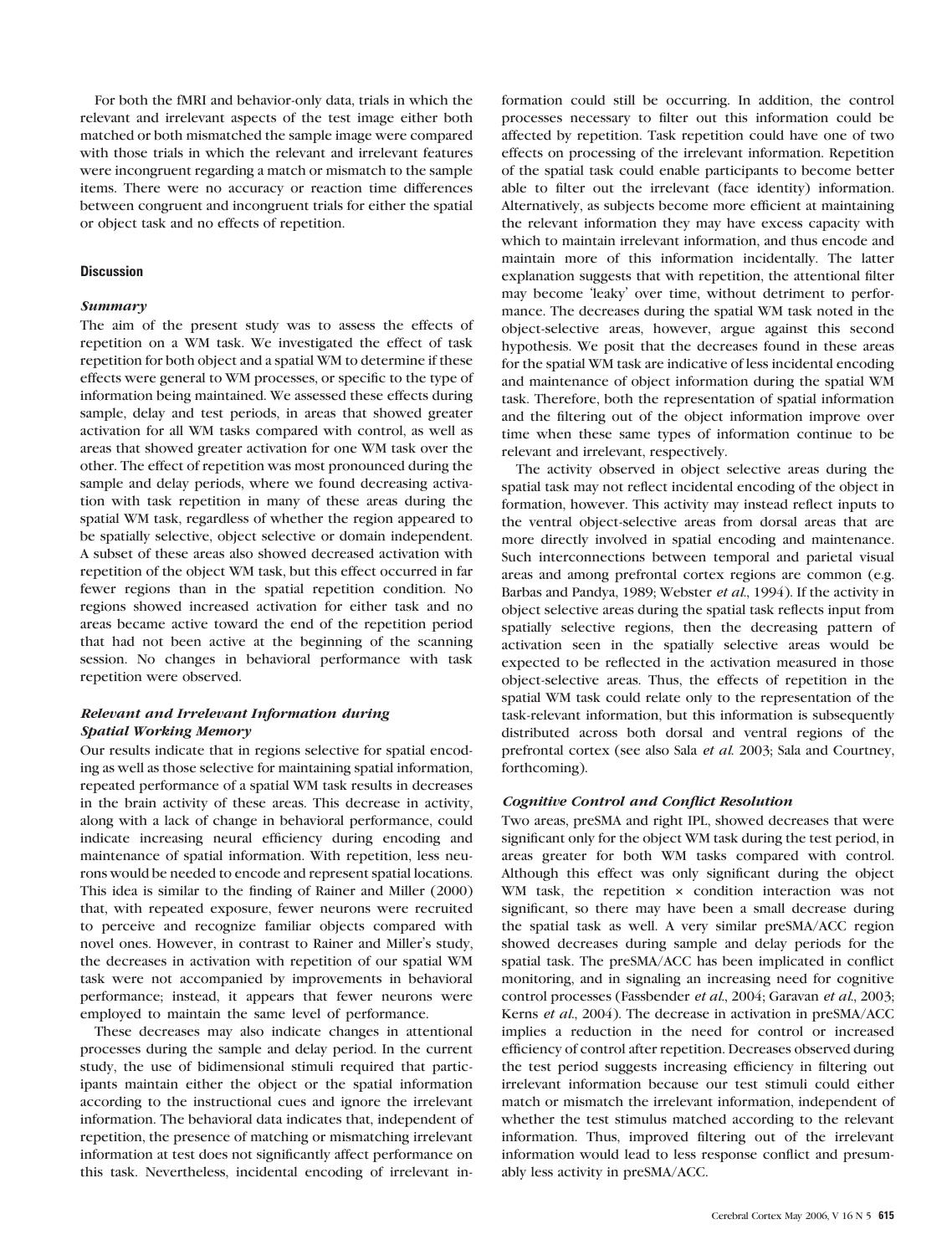# Increased Efficiency Specific to Spatial Working Memory?

Our results are somewhat different from those of Landau et al., who found decreases with repetition during their object WM task, which also used faces as stimuli. Participants in that study performed 96 trials, whereas the repetition period in the present study contained 48 trials. It is possible that the repetition of object WM differs from spatial WM repetition in that more trials are necessary to evoke object WM repetitionrelated decreases. If the repetition period of the current study had contained more trials we might have seen more decreases related to object WM repetition. In addition, the object WM tasks used in the two studies were different. In the current study, participants were instructed to ignore the location information during the object WM task whereas in the Landau et al. study the location of the faces was kept constant at the fovea. Therefore, the underlying demands (attending to object information, filtering out location information) differ between the two studies, and the lack of effects in our object task might be due to slower or smaller changes in the efficiency of this selective attention demand with repetition.

While most of the repetition effects were specific to the spatial task, decreases during both the object and spatial WM tasks were found in right precentral sulcus/IFG during the sample period, and in the right insula during both the delay and test periods in the regions defined by the comparison of both WM tasks versus control. There were also significant decreases for both object and spatial tasks in the spatially selective left SPL during the delay period. The changes seen in the right precentral sulcus/IFG and right insula during the sample, delay and test periods may indicate general changes in WM control processes, such as attentional selection, encoding, rehearsal of task-relevant information or retrieval of information. The decrease observed in the spatially selective SPL area during the object WM delay could be a result of decreasing maintenance of the irrelevant spatial locations during the object WM task, analogous to the apparent decrease in the processing of faces during the spatial task. Therefore, while the repetition-related effects were either greater or faster in the current study for spatial WM, there is some indication that similar changes may occur during object WM.

#### No Increases in Activation or New Regions Activated

Neither the current study nor the Landau et al. (2004) study, both of which examined changes in activation within a single scanning session lasting <1 h, observed any increases in activation with task repetition. Increases in brain activation were observed in a study by Olesen et al. (2004) in which participants received extensive practice on a visuospatial WM task outside of the scanner for a period of 5 weeks. This is similar to the effects that have been reported for motor sequence learning in which a decrease in activation during a scanning session may be followed by an increase in the extent of activation after weeks of practice (Karni et al., 1995). Our results, therefore, do not preclude the possibility of increased activation with more extensive task practice, but rather demonstrate the effects of WM task repetition on a short-term scale.

The network of regions activated for each of the WM tasks did not change from beginning (runs 2 and 3) to the end (runs 5 and 6) of the repetition period. This result differs from those of previous studies that found a shift in the regions activated during the beginning and end of a period of task repetition using tasks in which fixed stimulus--response associations are learned (Petersen et al., 1998; van Mier et al., 1998). However, studies that specifically target repeated performance of a WM task are in accord with our findings (Garavan et al., 2000; Jansma et al., 2001; Landau et al., 2004; Olesen et al., 2004). The results of the current study and these previous studies confirm our hypothesis that the inability to develop an automatic stimulus- response association with repetition necessitates the continued use of cognitive control mechanisms to adequately perform a WM task. Repetition of a WM task may result in the processes subserving WM becoming more efficient, but does not abolish the role of cognitive control in the task completely. This idea is supported by the finding of other studies of WM repetition (McEvoy et al., 1998; Jansma et al., 2001). These studies found that with practice, the demand for higher-order processes remained, and the regions involved remained the same throughout task performance. Changes were instead elicited in terms of efficiency, as the effectiveness of the processes involved in WM task performance improved with repetition.

# Changes in Neural Activation Independent of Changes in Performance

The results of the current study and those of earlier studies (Landau et al., 2004; Olesen et al., 2004) indicate that neural changes with repetition of a WM task are not necessarily reflected in behavioral performance. We observed no changes in performance in both the fMRI portion of our experiment and the additional behavioral data collected outside the scanner which contained twice as many trials (96). Previous work showing correlations between changes in activation related to changes in performance within participants employed large amounts of practice over several weeks (e.g. Haier et al., 1992; Petersen et al., 1998; Olesen et al., 2004), which differs from our single-session study. Importantly, the lack of correlation further supports the hypothesis that the changes in activation are related to changes in neural efficiency due to task repetition, and are not reflective of changes in performance. In accordance with Olesen et al. (2004)'s explanation, these changes reflect changes in the neural substrate of performance and cannot simply be accounted for by changes in behavioral performance. Perhaps the participants chose a criterion level of performance and, despite the increased efficiency, maintained that level of performance with reduced 'effort' instead of maintaining a high level of effort in order to improve performance. If the experiment had included incentives or continuous feedback, we might have been more likely to observe such performance changes. Alternatively, results may indicate that practice-related changes in the neural substrates of the task precede improved performance.

## Alternative Explanations

The decreases seen during encoding were unlikely to be a result of priming, since participants were exposed to 48 trials of the same stimuli before the scanning session. We see decreases during the delay period also, when no stimuli are present, a further indication that priming is not an explanation for our results. In addition, priming would be expected to affect the object task at least as much as the spatial task.

General participant fatigue is also unlikely to explain the decreases in activation observed in this study for three reasons.